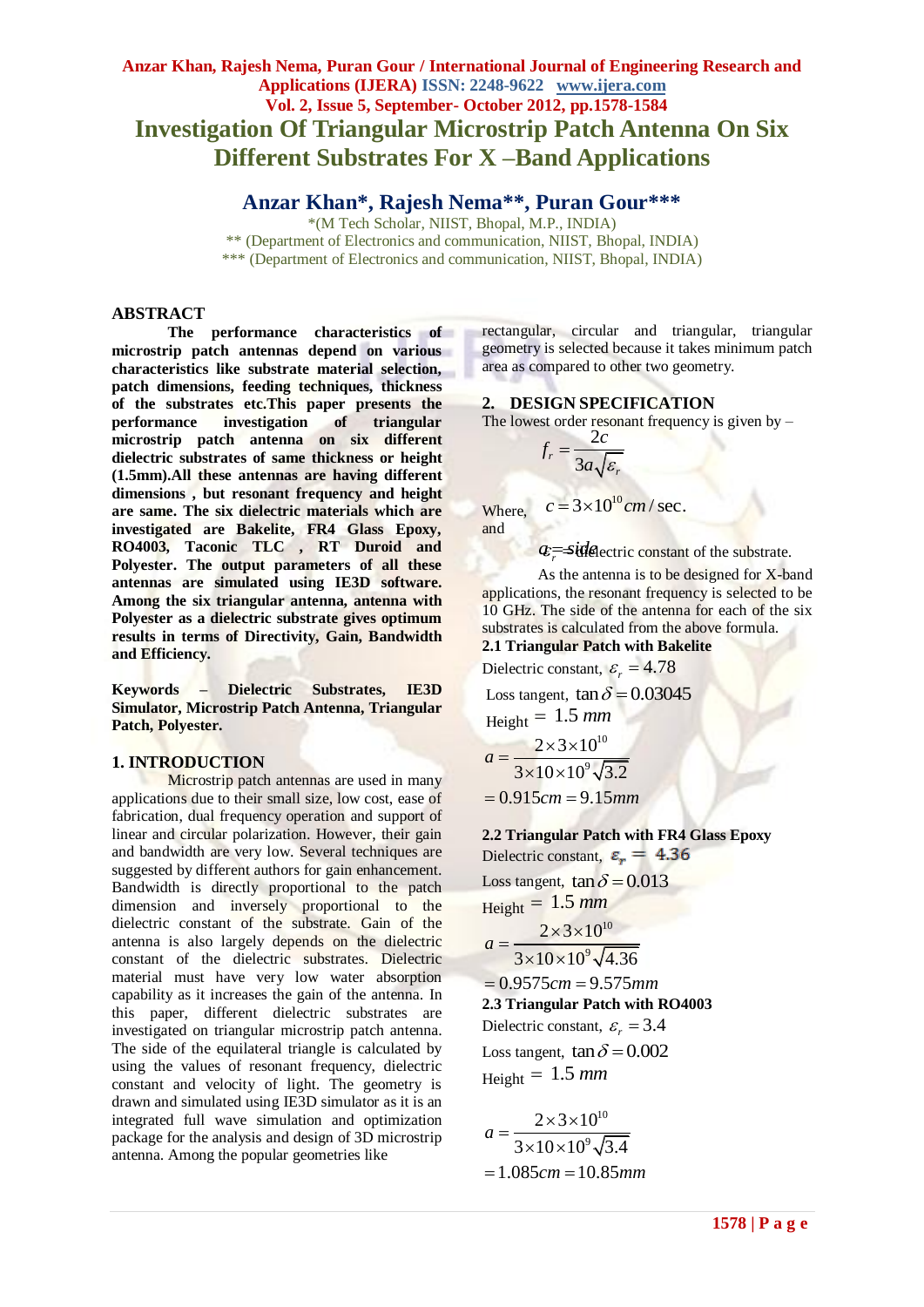# **2.4 Triangular Patch with Taconic TLC**

Dielectric constant,  $\varepsilon_r = 3.2$ Loss tangent,  $\tan \delta = 0.002$ 

Height = 1.5 mm  
\n
$$
a = \frac{2 \times 3 \times 10^{10}}{3 \times 10 \times 10^{9} \sqrt{3.2}}
$$
\n= 1.1175 cm = 11.175 mm

### **2.5 Triangular Patch with RT Duroid**

Dielectric constant,  $\varepsilon_r = 2.2$ Loss tangent,  $\tan \delta = 0.0004$  $Height = 1.5$   $mm$ 10  $2 \times 3 \times 10$  $a = \frac{2 \times 3 \times 10^{10}}{3 \times 10 \times 10^9 \sqrt{2.2}}$ 

9  $= 1.3475 cm = 13.475 mm$ 

### **2.6 Triangular Patch with Polyester**

Dielectric constant,  $\varepsilon_r = 1.39$ Loss tangent,  $\tan \delta = 0.1$ Height 1.5*mm* 10 9  $2 \times 3 \times 10$  $a = \frac{2 \times 3 \times 10^{10}}{3 \times 10 \times 10^9 \sqrt{1.39}}$ = 1.696*cm* = 16.96*mm* 

### **3. ANTENNA GEOMETRY** 3.1 Bakelite



Fig.1 Triangular patch on Bakelite

The triangular patch geometry is fabricated with the given data for side, dielectric constant, resonant frequency and loss tangent of Bakelite. Probe to feed is given on  $x=4.57$ ,  $y=4.57$ .



Fig.2 Triangular patch on FR4 Glass Epoxy

The triangular patch geometry is fabricated with the given data for side, dielectric constant, resonant frequency and loss tangent of FR4 Glass Epoxy. Probe to feed is given on  $x=4.8$ ,  $y=4.8$ .

### **3.3 RO4003**





The triangular patch geometry is fabricated with the given data for side, dielectric constant, resonant frequency and loss tangent of RO4003. Probe to feed is given on  $x=5.425$ ,  $y=5.425$ .



Fig.4 Triangular patch on Taconic TLC

The triangular patch geometry is fabricated with the given data for side, dielectric constant, resonant frequency and loss tangent of Taconic TLC. Probe to feed is given on  $x=5.6$ ,  $y=5.6$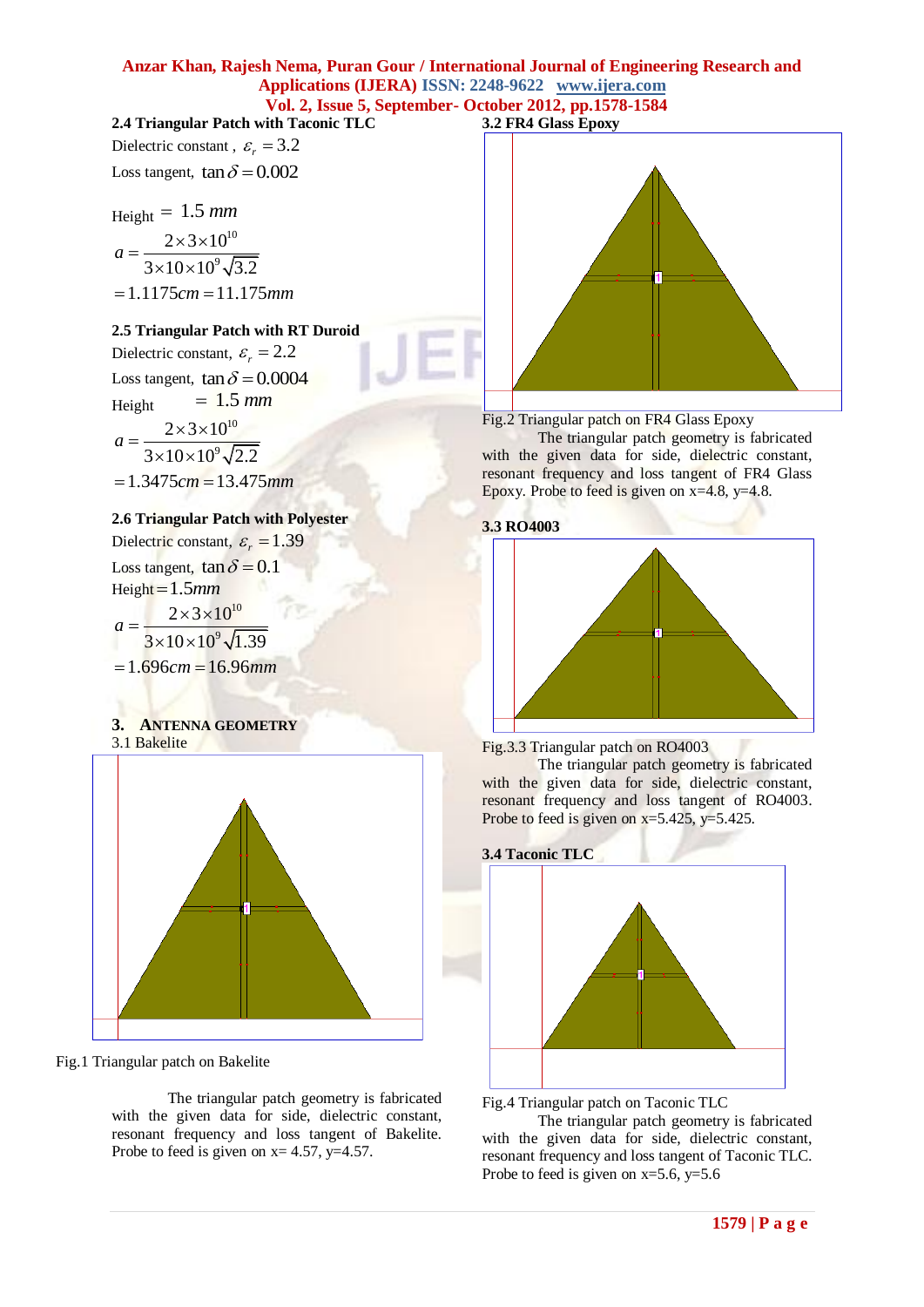#### **3.5 RT Duroid**



Fig.5 Triangular patch on RT Duroid

The triangular patch geometry is fabricated with the given data for side, dielectric constant, resonant frequency and loss tangent of RT Duroid. Probe to feed is given on  $x=6.75$ ,  $y=6.75$ .

#### **3.6 Polyester**



#### Fig.6 Triangular patch on Polyester

The triangular patch geometry is fabricated with the given data for side, dielectric constant, resonant frequency and loss tangent of Polyester. Probe to feed is given on  $x=12$ ,  $y=10$ .

# **4. SIMULATED RESULTS**

**4.1 Bandwidth Calculation**

The bandwidth can be calculated from the following formula- $\epsilon$ 

$$
BW = \frac{f_h - f_l}{\sqrt{2\pi}} \times 100\%
$$

*BW* =  $\frac{f_h - f_l}{\sqrt{2\pi i}} \times 100\%$ <br>
Where, BW is band which  $f_h f_h$  and  $f_l$  are highest and lowest frequency.  $2$  $\begin{pmatrix} \frac{d \sin(\pi t)}{h} & \sin(\pi t) \\ \cos(\pi t) & \cos(\pi t) \end{pmatrix}$ 

**4.2 RETURN LOSS VS FREQUENCY**

**4.3 4.2.1 Bakelite**



### Fig.7 Bakelite

The Return loss of Bakelite is -16.81dB and Bandwidth is 11.18%.

### **4.2.2 FR4 Glass Epoxy**



Fig.8 FR4 Glass Epoxy The Return loss of FR4 Glass Epoxy is -16.4dB and Bandwidth is 10%.

**4.2.3 RO4003**



Fig.9 RO4003

The Return loss of RO4003 is -14.75dB and Bandwidth is 7.59%.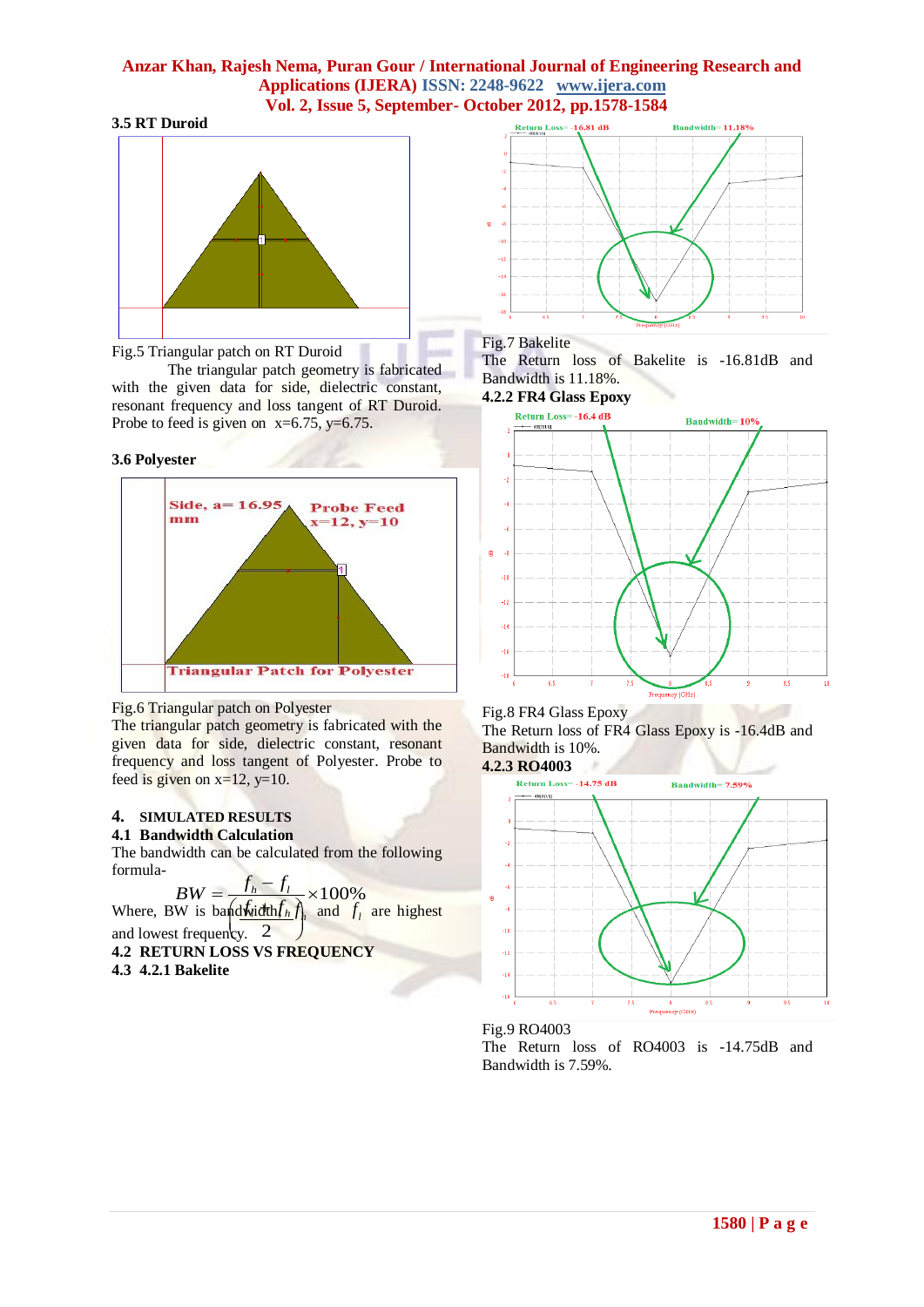#### 4.2.4 Taconic TLC



Fig. 10 Taconic TLC The Return loss of Taconic TLC is -14.39dB and Bandwidth is 8.80%. **4.2.5 RT Duroid**



Fig.11 RT Duroid

The Return loss of RT Duroid is -20.99dB and Bandwidth is 15%.

#### **4.2.6 Polyester**



Fig.12 Polyester The Return loss of Polyester is -23.07dB and Bandwidth is 17.5%.



Fig.13 Bakelite The Gain of Bakelite is 3dBi at 8 GHz frequency

**4.3.2 FR4 Glass Epoxy**



Fig.14 FR4 Glass Epoxy The Gain of FR4 Glass Epoxy is 4dBi at 8GHz frequency. **4.3.3 RO4003**



Fig.15 RO4003 The Gain of RO4003 is 5dBi at 8GHz frequency.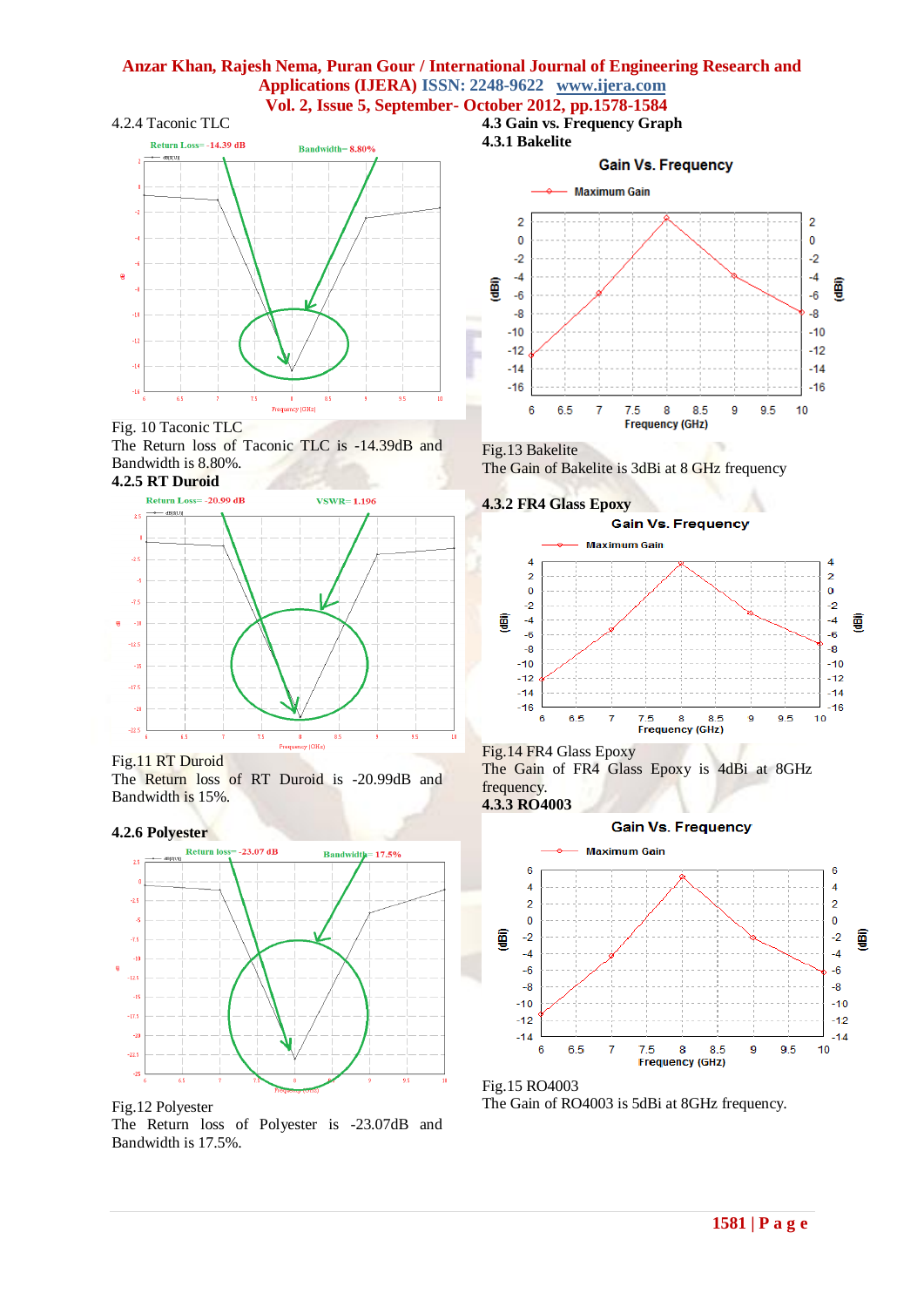

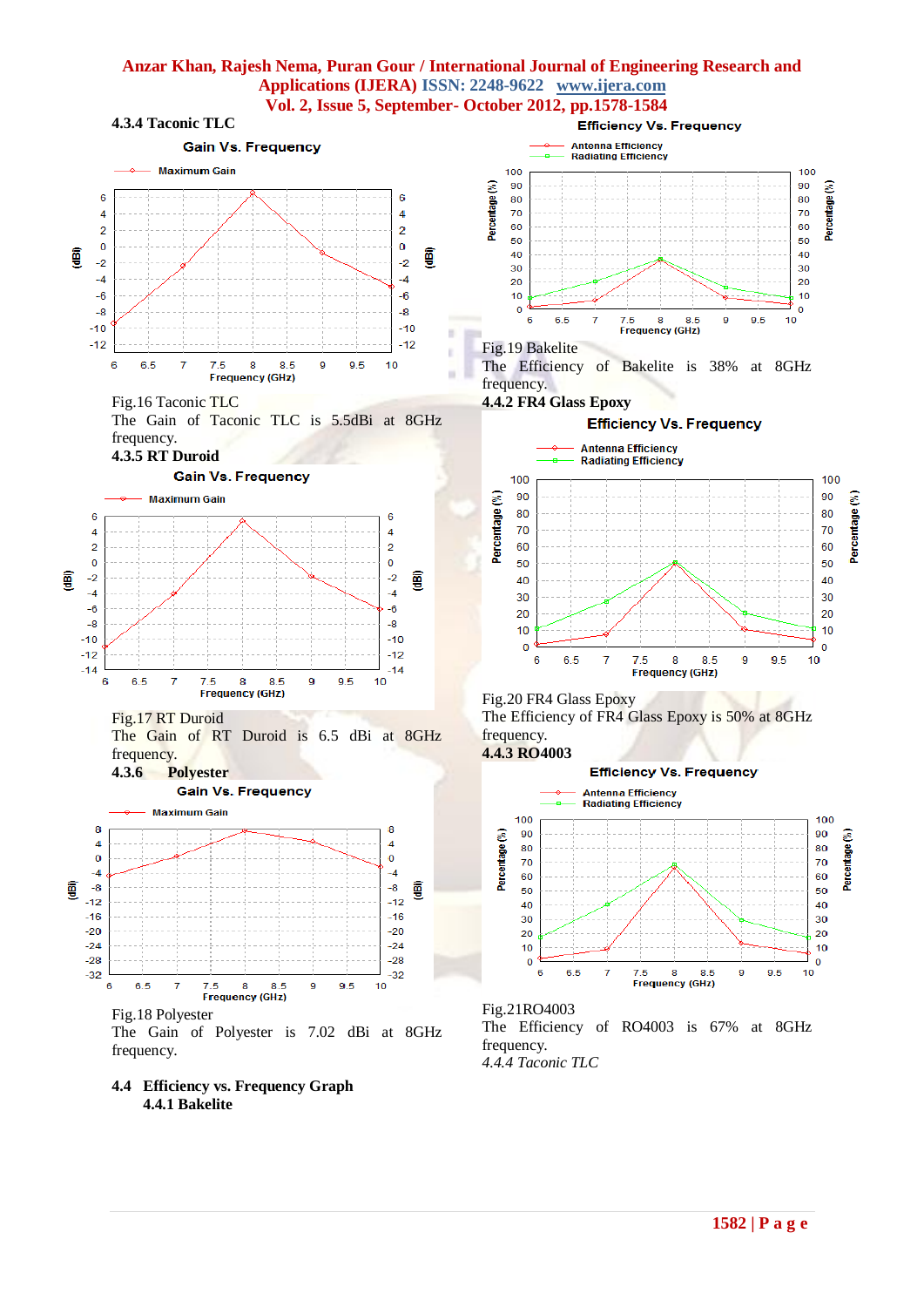×

**5 FINAL TABLE**



Fig.22 Taconic TLC

The Efficiency of Taconic TLC is 70% at 8GHz frequency.





g.23 RT Duroid

The Efficiency of RT Duroid is 80% at 8GHz frequency.

**4.4.6 Polyester**



The Efficiency of Polyester is 80% at 8GHz frequency.

| Para<br>meters               | Bake<br>lite | FR4<br>Glass<br>Epoxy | RO4003         | Taconic<br>TLC | <b>RT</b><br>Duroid | Poly<br>ester |
|------------------------------|--------------|-----------------------|----------------|----------------|---------------------|---------------|
| Side<br>(mm)                 | 9.15         | 9.575                 | 10.85          | 11.175         | 13.475              | 16.96         |
| Return<br>Loss<br>(dB)       | 16.81        | $-16.14$              | $-14.75$       | $-14.39$       | $-20.99$            | 20.07         |
| <b>VSWR</b>                  | 1.284        | 1.369                 | 1.448          | 1.472          | 1.196               | 1.151         |
| Directi<br>vity<br>(dBi)     | 6.5          | 6.5                   | $\overline{7}$ | 7              | 7.5                 | 8.029         |
| Gain<br>(dBi)                | 3            | $\overline{4}$        | 5              | 5.5            | 6.5                 | 7.02          |
| <b>Band</b><br>width<br>(% ) | 11.18        | 10                    | 7.59           | 8.80           | $\overline{15}$     | 17.50         |
| Efficiency<br>(%)            | 38           | 50                    | 67.5           | 70             | 80                  | 80            |

#### **6 CONCLUSION**

Fi

Six different triangular microstrip patch antennas are investigated using six different dielectric substrates Bakelite, FR4 Glass epoxy, RO4003, Taconic TLC, RT Duroid and Polyester. Results are found to be best in the case of Polyester as it gives 80% efficiency with a bandwidth of 17.5%. The reason for increase in bandwidth is due to the increase in size of the Polyester based antenna geometry compared to the other substrate based geometry as bandwidth is directly proportional to area of aperture or antenna size. Also, Polyester has lowest dielectric constant among the six substrates which also increases the bandwidth because bandwidth is inversely proportional to dielectric constant or permittivity. Polyester gives a Gain of 7.02 dBi as compared to second best Gain of 6.5 dBi of RT Duroid, thus a increase of 15.38%. Also, the Directivity is 8.029 dBi, 7.05% more than RT Duroid. The reason for this is that for a fixed substrate thickness h, the resonant length and directivity increase with decrease in dielectric constant. Polyester has a very low water absorption capability factor which makes it an ideal dielectric substrate for antenna radiation. Its tensile strength is very high which is 450 to 850 MPa.